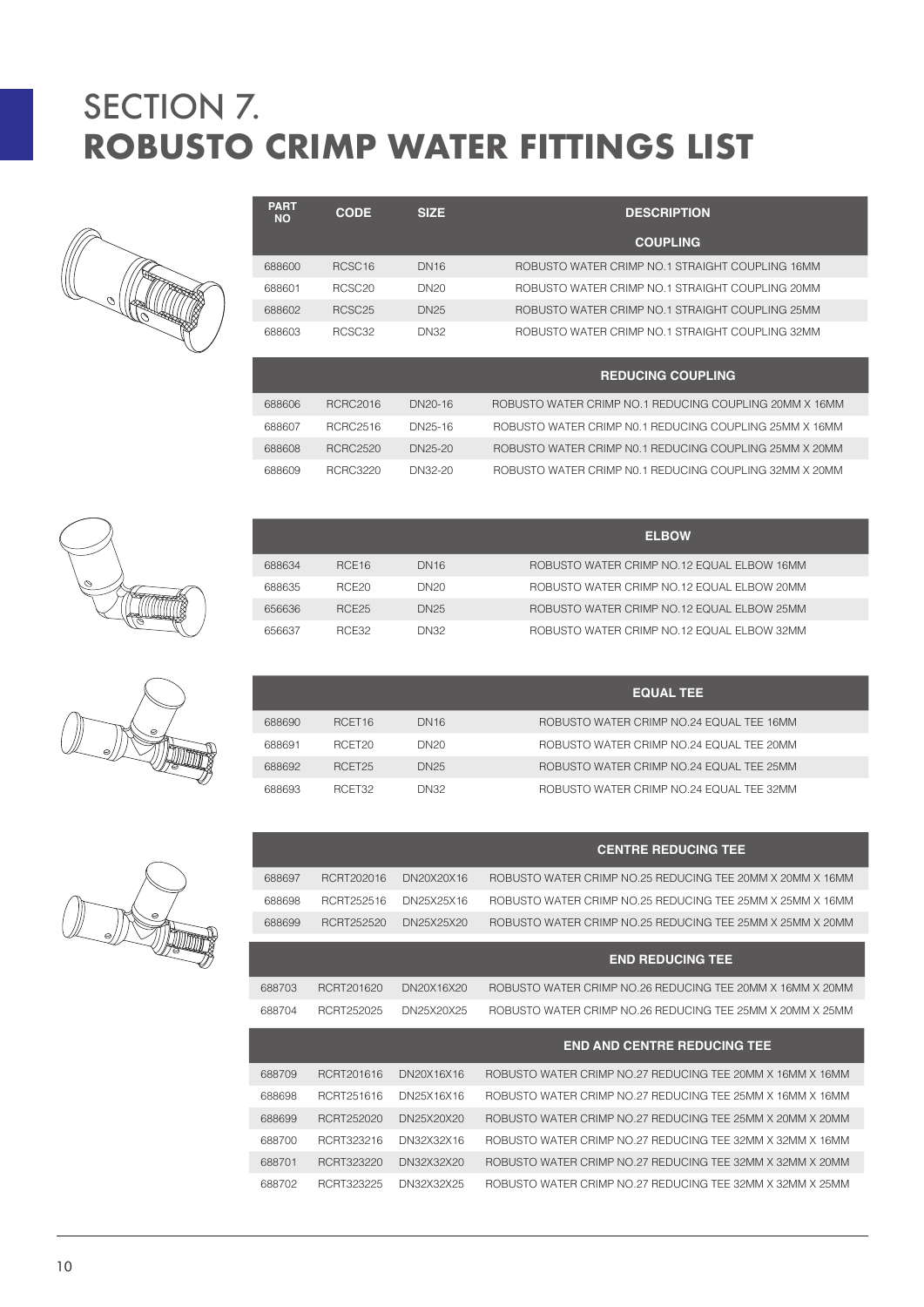| <b>PART</b><br>NO. | <b>CODE</b>         | <b>SIZE</b>      | <b>CONNECTING BARB SOCKET</b>                             |
|--------------------|---------------------|------------------|-----------------------------------------------------------|
| 688765             | RCCBS <sub>16</sub> | <b>DN16</b>      | ROBUSTO WATER CRIMP CONNECTING BARB 16MM X 1/2" CU SOCKET |
| 688766             | RCCBS20             | DN <sub>20</sub> | ROBUSTO WATER CRIMP CONNECTING BARB 20MM X 3/4" CU SOCKET |
| 656772             | RCCB <sub>16</sub>  | <b>DN16</b>      | ROBUSTO WATER CRIMP CONNECTING BARB 16MM                  |
| 656773             | RCCB <sub>20</sub>  | DN <sub>20</sub> | ROBUSTO WATER CRIMP CONNECTING BARB 20MM                  |
| 656774             | RCCB <sub>25</sub>  | <b>DN25</b>      | ROBUSTO WATER CRIMP CONNECTING BARB 25MM                  |
| 656775             | RCCB32              | <b>DN32</b>      | ROBUSTO WATER CRIMP CONNECTING BARB 32MM                  |

|        |                  |                  | <b>FEMALE CONNECTOR</b>                                              |
|--------|------------------|------------------|----------------------------------------------------------------------|
| 688614 | <b>RCFSC1615</b> | DN16X1/2"FI      | ROBUSTO WATER CRIMP NO.2 STRAIGHT CONNECTOR 16MM X 1/2" BSP FEMALE   |
| 688615 | <b>RCFSC2015</b> | DN20X1/2"FI      | ROBUSTO WATER CRIMP NO.2 STRAIGHT CONNECTOR 20MM X 1/2" BSP FEMALE   |
| 688616 | <b>RCFSC2020</b> | DN20X3/4"FI      | ROBUSTO WATER CRIMP NO.2 STRAIGHT CONNECTOR 20MM X 3/4" BSP FEMALE   |
| 688619 | <b>RCFSC2525</b> | <b>DN25X1"FI</b> | ROBUSTO WATER CRIMP NO.2 STRAIGHT CONNECTOR 25MM X 1" BSP FEMALE     |
| 688620 | <b>RCFSC3225</b> | <b>DN32X1"FL</b> | ROBUSTO WATER CRIMP NO.2 STRAIGHT CONNECTOR 32MM X 1" BSP FEMALE     |
| 688621 | <b>RCESC3232</b> | DN32X1 1/2"FI    | ROBUSTO WATER CRIMP NO.2 STRAIGHT CONNECTOR 32MM X 1 1/2" BSP FEMALE |

|        |                  |                 | <b>MALE CONNECTOR</b>                                              |
|--------|------------------|-----------------|--------------------------------------------------------------------|
| 688624 | <b>RCMSC1615</b> | DN16X1/2"M      | ROBUSTO WATER CRIMP NO.3 STRAIGHT CONNECTOR 16MM X 1/2" BSP MALE   |
| 688625 | <b>RCMSC1620</b> | DN16X3/4"M      | ROBUSTO WATER CRIMP NO.3 STRAIGHT CONNECTOR 16MM X 3/4" BSP MALE   |
| 688626 | <b>RCMSC2015</b> | DN20X1/2"M      | ROBUSTO WATER CRIMP NO.3 STRAIGHT CONNECTOR 16MM X 1/2" BSP MALE   |
| 688627 | <b>RCMSC2020</b> | DN20X3/4"M      | ROBUSTO WATER CRIMP NO.3 STRAIGHT CONNECTOR 16MM X 3/4" BSP MALE   |
| 688629 | <b>RCMSC2525</b> | DN25X1"M        | ROBUSTO WATER CRIMP NO.3 STRAIGHT CONNECTOR 25MM X 1" BSP MALE     |
| 688630 | <b>RCMSC3225</b> | <b>DN32X1"M</b> | ROBUSTO WATER CRIMP NO.3 STRAIGHT CONNECTOR 32MM X 1" BSP MALE     |
| 688631 | <b>RCMSC3232</b> | DN32X1 1/2"M    | ROBUSTO WATER CRIMP NO.3 STRAIGHT CONNECTOR 32MM X 1 1/2" BSP MALE |
|        |                  |                 |                                                                    |





| 688649 | <b>RCME2015</b> | DN20X1/2"M | ROBUSTO WATER CRIMP NO.13 ELBOW 20MM X 1/2" BSP MALE    |
|--------|-----------------|------------|---------------------------------------------------------|
| 688650 | <b>RCME2020</b> | DN20X3/4"M | ROBUSTO WATER CRIMP NO.13 ELBOW 20MM X 3/4" BSP MALE    |
| 688653 | <b>RCME2520</b> | DN25X3/4"M | ROBUSTO WATER CRIMP NO.13 ELBOW 25MM X 3/4" BSP MALE    |
| 688653 | <b>RCME2525</b> | DN25X1"M   | ROBUSTO WATER CRIMP NO.13 ELBOW 25MM X 1" BSP MALE      |
|        |                 |            |                                                         |
|        |                 |            |                                                         |
|        |                 |            | <b>FEMALE ELBOW</b>                                     |
| 688658 | <b>RCFE1615</b> | DN16X1/2"F | ROBUSTO WATER CRIMP NO.14 ELBOW 16MM X 1/2" BSP FEMALE  |
| 688660 | RCFE2015        | DN20X1/2"F | ROBUSTO WATER CRIMP NO.14 ELBOW 20MM X 1/2" BSP FEMALE  |
| 688661 | RCFE2020        | DN20X3/4"F | ROBUSTO WATER CRIMP NO. 14 ELBOW 20MM X 3/4" BSP FEMALE |

**MALE ELBOW**



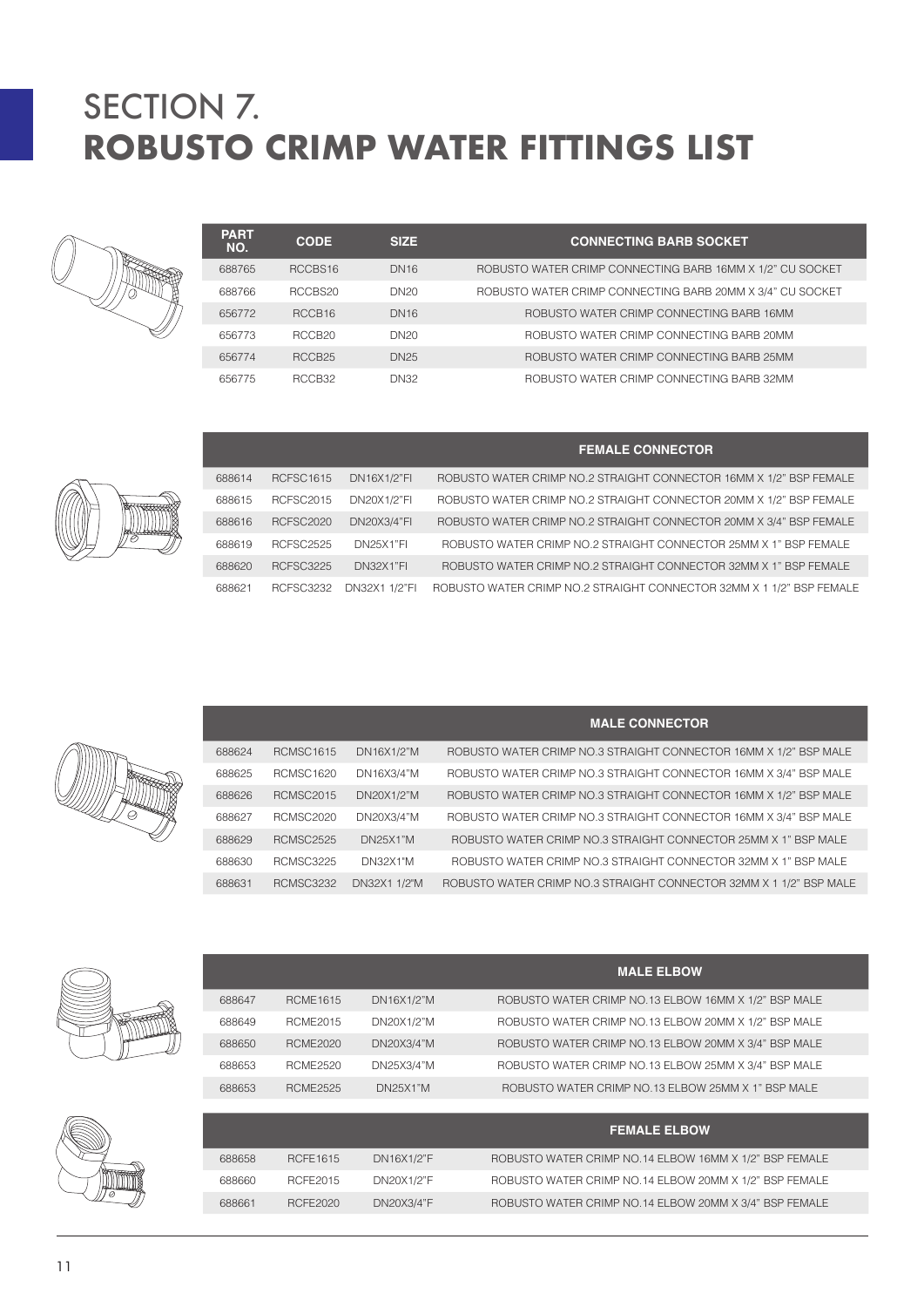| <b>PART NO</b> | <b>CODE</b> | <b>SIZE</b>    | <b>DESCRIPTION</b>                                               |
|----------------|-------------|----------------|------------------------------------------------------------------|
|                |             |                | <b>MALE LUGGED ELBOW</b>                                         |
| 688676         | RCWM161565  | DN16X1/2"MI-65 | ROBUSTO WATER CRIMP NO.19BP ELBOW 16MM X 1/2" BSP MALE 65MM LONG |
| 688677         | RCWM161590  | DN16X1/2"MI-90 | ROBUSTO WATER CRIMP NO.19BP ELBOW 16MM X 1/2" BSP MALE 90MM LONG |
| 688682         | RCWM201595  | DN20X1/2"MI-95 | ROBUSTO WATER CRIMP NO.19BP ELBOW 20MM X 1/2" BSP MALE 95MM LONG |
| 688683         | RCWM202095  | DN20X3/4"MI-95 | ROBUSTO WATER CRIMP NO.19BP ELBOW 20MM X 3/4" BSP MALE 95MM LONG |



**Cilimme** 

 $\circledcirc$ 

|        |             |                 | <b>EXTENDED MALE LUGGED ELBOW</b>                                    |  |
|--------|-------------|-----------------|----------------------------------------------------------------------|--|
| 688678 | RCWM1615150 | DN16X1/2"MI-150 | ROBUSTO WATER CRIMP NO.19BP ELBOW 16MM X 1/2" BSP MALE 150MM<br>LONG |  |
| 688679 | RCWM1615200 | DN16X1/2"MI-200 | ROBUSTO WATER CRIMP NO.19BP ELBOW 16MM X 1/2" BSP MALE 200MM<br>LONG |  |
| 688683 | RCWM2015200 | DN20×1/2"MI-200 | ROBUSTO WATER CRIMP NO.19BP ELBOW 20MM X 1/2" BSP MALE 200MM<br>LONG |  |
| 688684 | RCWM2020200 | DN20×3/4"MI-200 | ROBUSTO WATER CRIMP NO.19BP ELBOW 20MM X 3/4" BSP MALE 200MM<br>LONG |  |

|        |                 |                    | <b>FEMALE LUGGED ELBOW</b>                                      |
|--------|-----------------|--------------------|-----------------------------------------------------------------|
| 688670 | <b>RCWF1615</b> | DN16X1/2"FI        | ROBUSTO WATER CRIMP NO.15BP LUGGED ELBOW 16MM X 1/2" BSP FEMALE |
| 688671 | <b>RCWF2015</b> | DN20X1/2"FI        | ROBUSTO WATER CRIMP NO.15BP LUGGED ELBOW 20MM X 1/2" BSP FEMALE |
| 688672 | <b>RCWF2020</b> | <b>DN20X3/4"FI</b> | ROBUSTO WATER CRIMP NO.15BP LUGGED ELBOW 20MM X 3/4" BSP FEMALE |

|        |           |             | <b>STRAIGHT TAP CONNECTOR</b>                                    |
|--------|-----------|-------------|------------------------------------------------------------------|
| 688732 | RCSTC1615 | DN16X1/2"FI | ROBUSTO WATER CRIMP NO.62 STRAIGHT TAP CONNECTOR 16MM X 1/2" BSP |
| 688733 | RCSTC2020 | DN20X3/4"FI | ROBUSTO WATER CRIMP NO.62 STRAIGHT TAP CONNECTOR 20MM X 3/4" BSP |



|        |           |             | <b>BENT TAP CONNECTOR</b>                                   |
|--------|-----------|-------------|-------------------------------------------------------------|
| 688735 | RCBTC1615 | DN16X1/2"FI | ROBUSTO WATER CRIMP NO.63 BENT TAPCONNECTOR 16MM X 1/2" BSP |
| 688733 | RCBTC2020 | DN20X3/4"FI | ROBUSTO WATER CRIMP NO.63 BENT TAPCONNECTOR 20MM X 3/4" BSP |

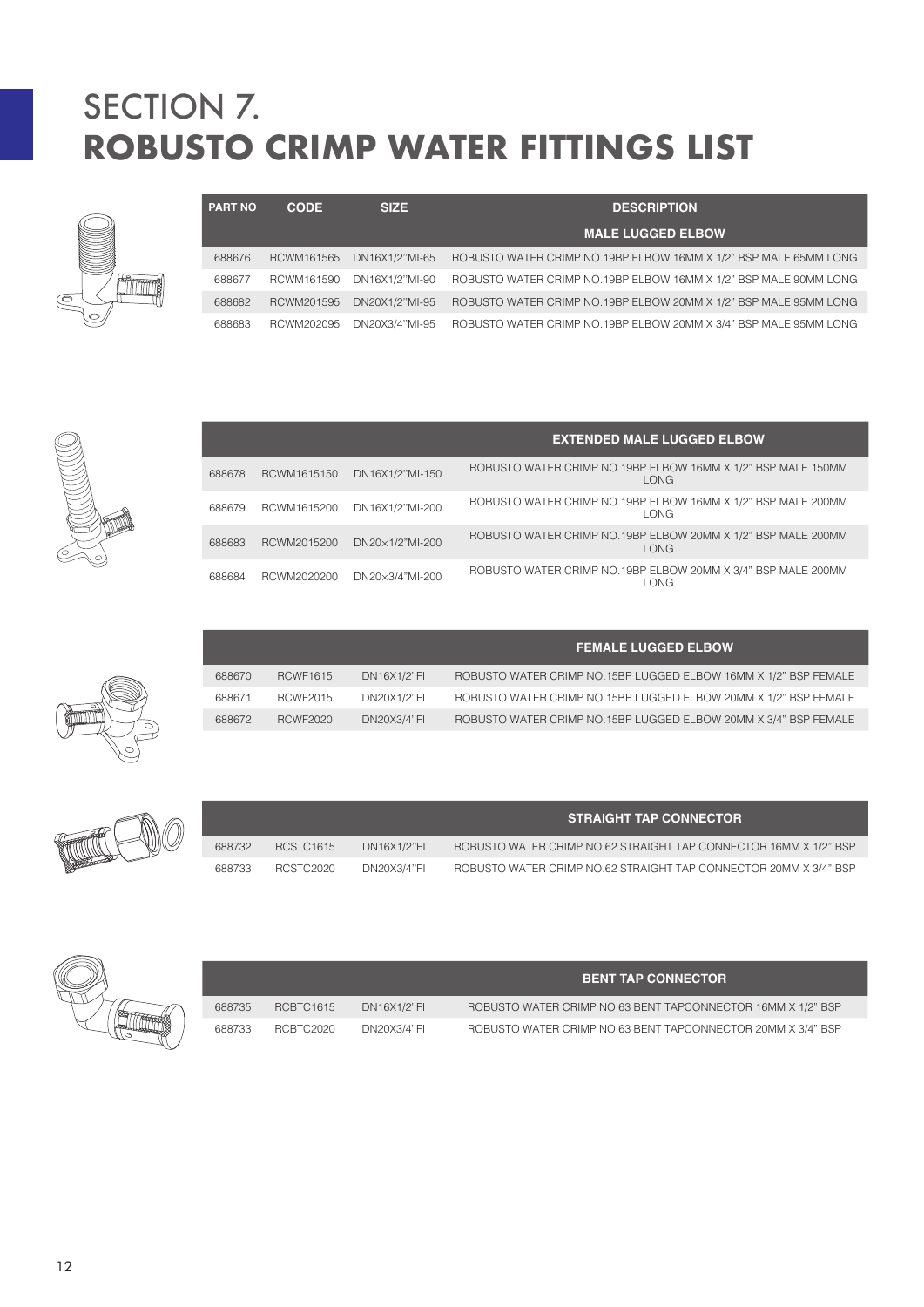

 RCBLARA200 200MM ROBUSTO WATER CRIMP BATH/LAUNDRY ASSEMBLY RIGHT ANGLE 200MM RCBLARA300 300MM ROBUSTO WATER CRIMP BATH/LAUNDRY ASSEMBLY RIGHT ANGLE 300MM



| 688753 | RCSARA150 | 150MM | ROBUSTO WATER CRIMP SHOWER ASSEMBLY RIGHT ANGLE 150MM |
|--------|-----------|-------|-------------------------------------------------------|
| 688754 | RCSARA200 | 200MM | ROBUSTO WATER CRIMP SHOWER ASSEMBLY RIGHT ANGLE 200MM |



RCSARA150BU 150MM ROBUSTO WATER CRIMP SHOWER ASSEMBLY BARBS UP 150MM